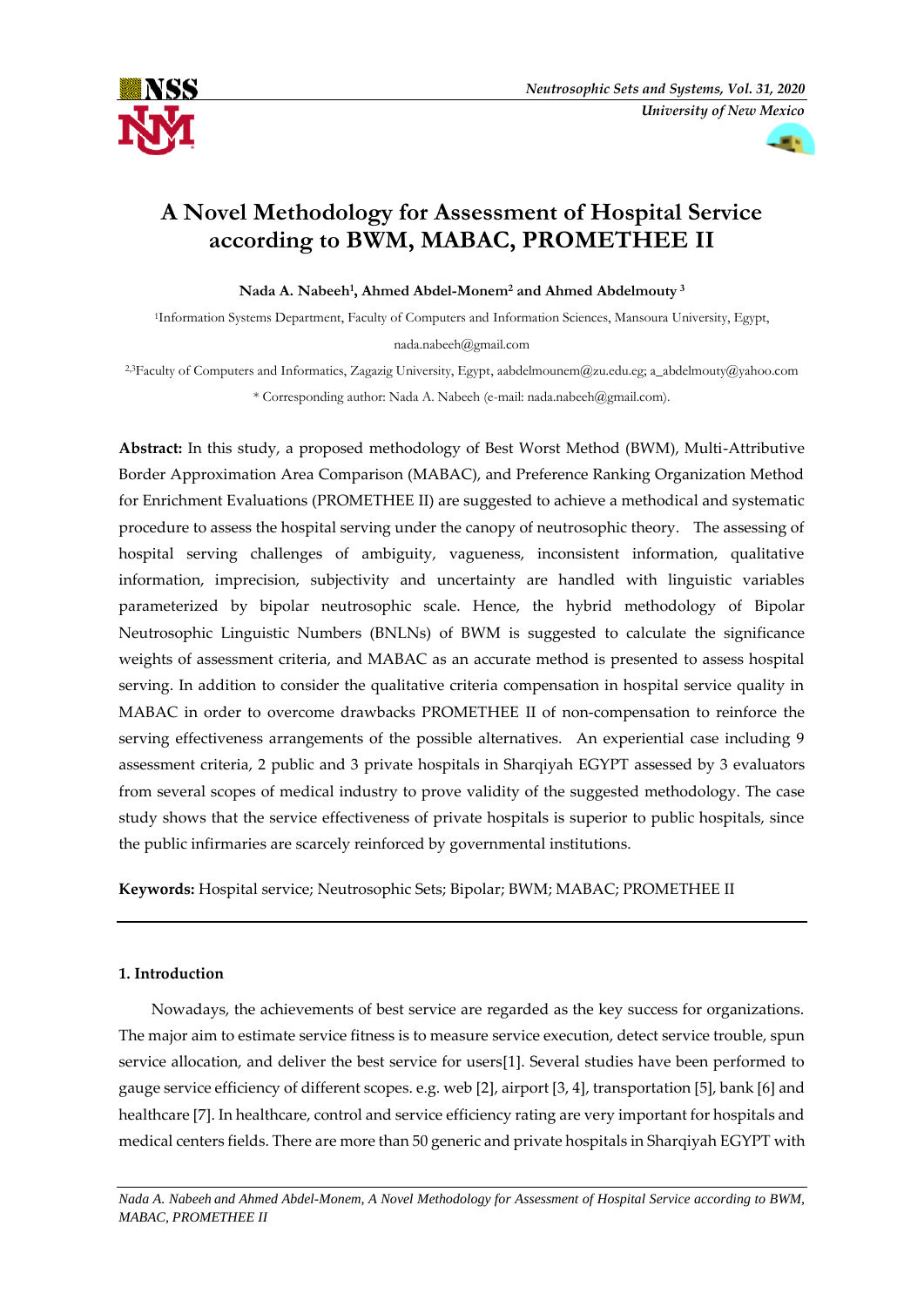tackled unceasing competitive pressure. The medical providers claim that the ability to deliver an efficient healthcare service to patients grantee the future achievement in healthcare[8].

For patients, who looking for healthcare services there are two main anxieties superiority and efficiency of the hospitals and medical centers. Hospitals and medical centers have to augment their healthcare value and effectiveness to help patients to achieve the most desirable service [9]. The managements of hospital try to fulfill the requirements of patients [10]. Such that, the hospital and medical centers are the service that directly connect, interact, and supply people with medical facilities [11]. The main goal for hospitals includes hold and engage more patients as possible by achieving their latent requirements and desires [11]. The main challenge for healthcare in hospitals is the service value given for patients [11]The growing of service value includes assessment the value of connecting with the doctors, employers, mangers, physicians, surgeons and nurses with patients in an efficient manner [12].

The hospital service value can be described according to various criterions either qualitative or quantitative. Hence, the hospital services are a problem of multi-criteria decision making (MCDM) with multiple criterions, alternatives, and decision makers. Researches illustrated various methodologies evaluate the service value [13-15] . However, the environment of hospital services is surrounded with complexity conditions of ambiguity, vagueness, inconsistent information, qualitative information, imprecision, subjectivity and uncertainty. Hence, the study proposed a hybrid methodology of BWM, MABAC, and PROMETHEE II as an effective tool in multi-criteria decision making based on BNLNs to make assessment of hospital services. The traditional BWM is extended with BNLNs terms to facilitate the description of qualitative criterions and alternatives [16]. The MABAC is suggested as an influential methodology to handle the complex and uncertain decision making problems [17]. The PROMETTEE is a methodology depends on non-compensation of criteria. The MABAC is combined with PROMETTEE to overcome the limitations of noncompensation and challenges of hospital service problems and recommend the final rankings to assess service value in Sharqiyah EGYPT.

The article is planned as follows: Section 2 presents the literature review. Section 3 presents the hybrid methodology of decision making for assessing of hospital serving by the use of neutrosophic theory by the integration of the BWM, MABAC and PROMETHEE II. Section 4 presents a case study to validate the proposed model and achieve to a final efficient rank. Section 5 summarizes the aim of the proposed study and the future work.

#### **2. Related Studies**

In this section, a review of literature will be displayed about the environment assessment of hospital service quality. The SERVQUAL is a well-defined methodology used to evaluate service effectiveness. The SERVQUAL has been applied in several aspects which comprise education [18], retail [19-21] and healthcare [22]. The MABAC been extended under various fuzzy environments [23]. E.g. combined interval fuzzy rough sets with the MABAC method to rank the firefighting chopper [24]. [25] presented rough numbers with the MABAC for sustainable system evaluation. Hence, to beat limitations of MABAC method the concept of PROMETHE II has been presented. Many of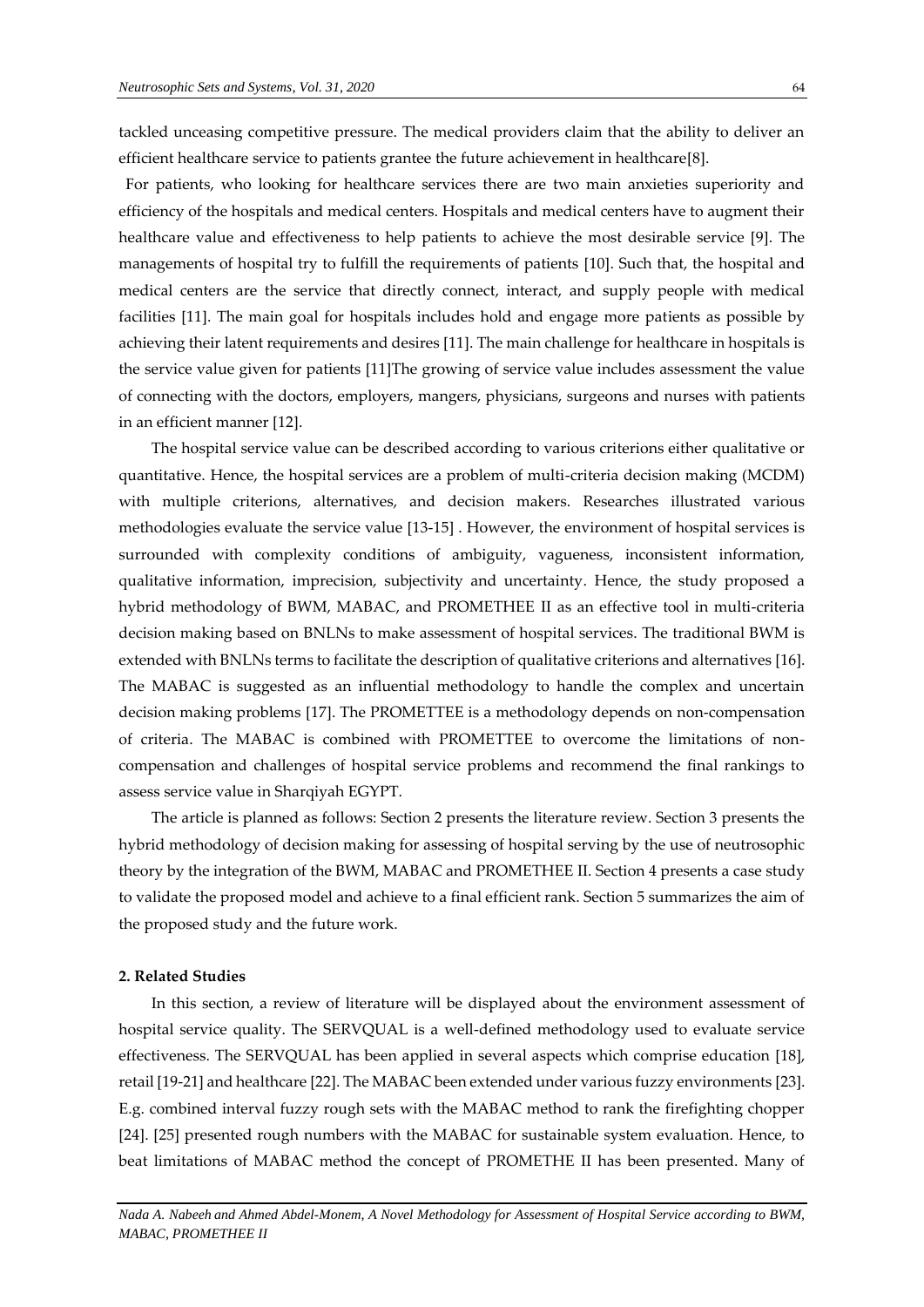studies have been enhanced the PROMETHEE II method to solve decision making issues under ambiguous contexts [26]. In [27], presented the PROMETHEE II method under hesitant fuzzy linguistic circumstances to choose green logistic suppliers. Due to conditions of uncertainty and incomplete information, a novel PROMETHEE II method is proposed to solve decision making issues under probability multi-valued neutrosophic situation [28]. Usually, it is hard for DMs to straight allocate the weight values of assessment criteria in advance. [16] presented a novel weights calculation method, the BWM approach. In [29], combined the BWM method with grey system to calculate the weights of criteria. In [30], the BWM method enhanced with applying hesitant fuzzy numbers to explain criteria relative significance grades. In real life situations decisions, alternatives, criterions are taken in conditions of ambiguity, vagueness, inconsistent information, qualitative information, imprecision, subjectivity and uncertainty. In [31-43], proposes LNNs based on descriptive expressions to describe the judgments of decision makers, criterions, and alternatives. We propose to build a hybrid methodology of BNLNs based on BWM, MABAC, and PROMETHEE II.

# **3. Methodology**

In this study, a hybrid methodology for assessment of hospital service quality is based on BNLNs.

The traditional BWM method is extended with descriptive BNLNs to prioritize the problem's criterions. The MABAC is proposed to deal with the complexity and uncertainty hospital service quality. The PROMETHEE II is used to solve the non-compensation problem of criteria. Hence, a hybrid methodology is built by using BWM, MABAC and PROMETHEE II as mentioned in **Figure 1**.



**Figure.1**. The overall conceptualization of the proposed approach

In this section, a hybrid decision making framework is designed built on the integration of extended BWM, MABAC and PROMETHEE II methodologies to determine the desirable substitute hospital that achieves the requirements and the expectation of patients by evaluating a group of candidate hospitals. The steps of the proposed bipolar neutrosophic with BWM, MABAC and PROMETHEE II are modeled in **Figure 2** and mentioned in details as following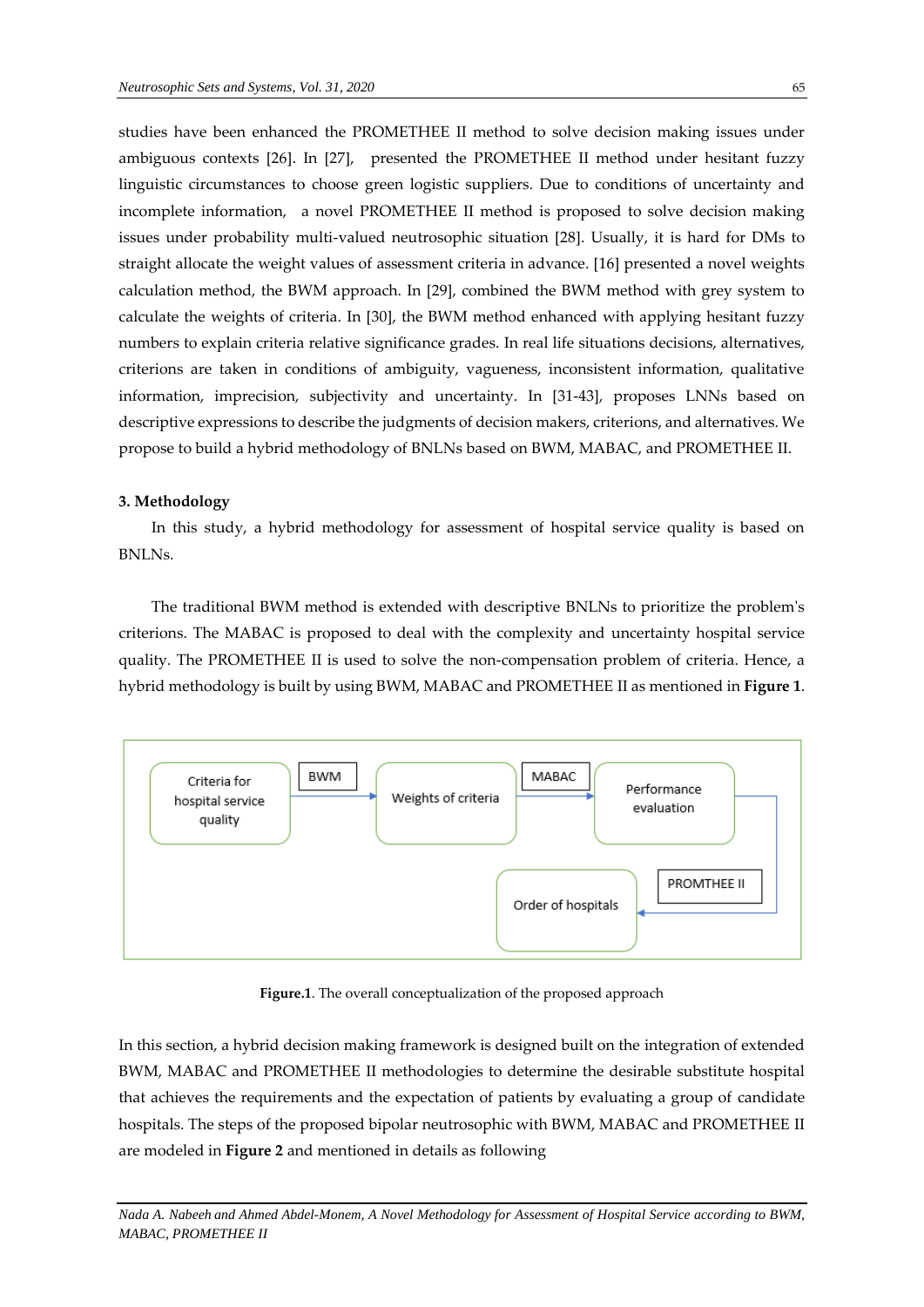



**Figure 2.** Framework of hybrid decision making

# **Phase 1: Obtain Hybrid Assessment Information**

The goal from this phase is to obtain the hybrid assessment information:

# **Step 1: Construct an original decision makers assessment matrix**

The linguistic term (LTS) provided by DMs using descriptive expressions such as: (Extremely important, Very important, Midst important, Perfect, Approximately similar, Poor, Midst poor, Very poor, Extremely poor. The BNLNS is an extension of fuzzy set, bipolar fuzzy set, intuitionistic fuzzy set, LTS, and neutrosophic sets is introduced by [35]. Bipolar Neutrosophic is  $[T^+, I^+, F^+, T^-, I^-, F^-]$ where  $T^+, I^+, F^+$  range in [1,0] and  $T^-, I^-, F^-$  range in [-1,0].  $T^+, I^+, F^+$  is the positive membership degree indicating the truth membership, indeterminacy membership and falsity membership and  $T^-, I^-, F^-$  is the negative membership degree indicates the truth membership, indeterminacy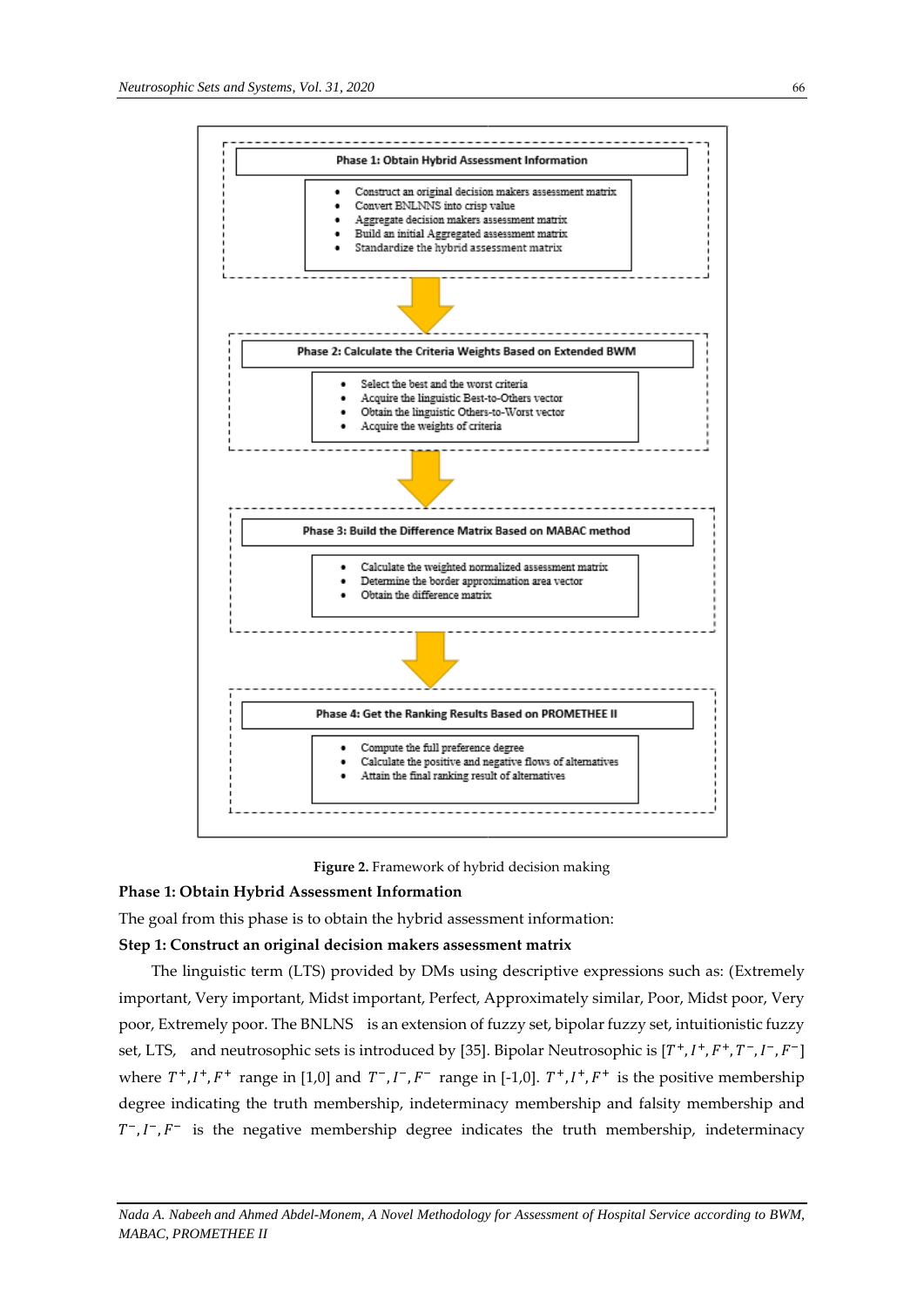.

membership and falsity membership. E.g. [0.3, 0.2, 0.6, -0.2, -0.1, -0.5] is a bipolar neutrosophic number.

For BNLNS qualitive criteria values can be calculated by decision makers under a predefined the LTS. Then, an initial hybrid decision making matrix is built as [32]

$$
C1 \t Cp
$$
  
\n
$$
GD = \begin{bmatrix} H_1 & h_1^D & \cdots & h_{1p}^D \\ \vdots & \ddots & \vdots \\ h_o & h_{o1}^D & \cdots & h_{op}^D \end{bmatrix}
$$
\n(1)

Where  $b_{sr}^D$  is a BNLNS, representing the assessment result of alternative  $H_s(s = 1, 2, \dots, o)$  with respect to criterion  $C_r(r = 1,2,...,p)$  and  $D = 1,2,3$  represent number of decision maker.

**Step 2: Convert BNLNs into crisp value using score function mentioned as [36]**

$$
s(b_{op}) = \left(\frac{1}{6}\right) * (T^+ + 1 - I^+ + 1 - F^+ + 1 + T^- - I^- - F^-)
$$
\n(2)

**Step 3: Aggregate decision makers assessment matrix** [34]

$$
b_{sr} = \frac{\sum_{D=1}^{D} (b_{op}^D)}{D} \tag{3}
$$

**Where**  $T_{sr}^{+^D}$  is a truth degree in positive membership for decision makers (D),  $I_{sr}^{+^D}$  is a indeterminacy degree and  $\mathit{F_{sr}^{+}}^p$  the falsity degree.  $\mathit{T_{sr}^{-}}^p$  the truth degree in negative membership for decision maker (D),  $I_{sr}^{-D}$  the indeterminacy degree and  $F_{sr}^{-D}$  the falsity degree.

#### **Step 4: Build an initial aggregated assessment matrix**

$$
G = \begin{bmatrix} H_1 & h_{11} & \cdots & h_{1r} \\ \vdots & \ddots & \vdots \\ H_0 & h_{s1} & \cdots & h_{sr} \end{bmatrix}
$$
 (4)

# **Step 5: Standardize the hybrid assessment matrix.**

Normalize the positive and negative criteria of the decision matrix as follows:

For crisp value, the assessment data  $b_{sr}(s = 1,2, \dots, 0, r = 1,2, \dots, p)$  can be normalized with [17]:

$$
N_{sr} = \begin{cases} \frac{b_{sr} - \min(b_{sr})}{r} & \text{For benefit criteria} \\ \frac{max(b_{sr}) - \min(b_{sr})}{r} & \text{for benefit criteria} \\ \frac{max(b_{sr}) - b_{sr}}{r} & \text{For cost criteria} \end{cases}
$$
(5)

Then, a normalized hybrid assessment matrix is formed as

C1 ... 
$$
C_p
$$
  
\n
$$
N = \begin{bmatrix} H_1 & W_{11} & \cdots & W_{1p} \\ \vdots & \ddots & \vdots \\ H_o & W_{o1} & \cdots & W_{op} \end{bmatrix}
$$
\n(6)

Where  $N_{sr}$  shows the normalized value of the decision matrix of S<sup>th</sup> alternative in R<sup>th</sup> criteria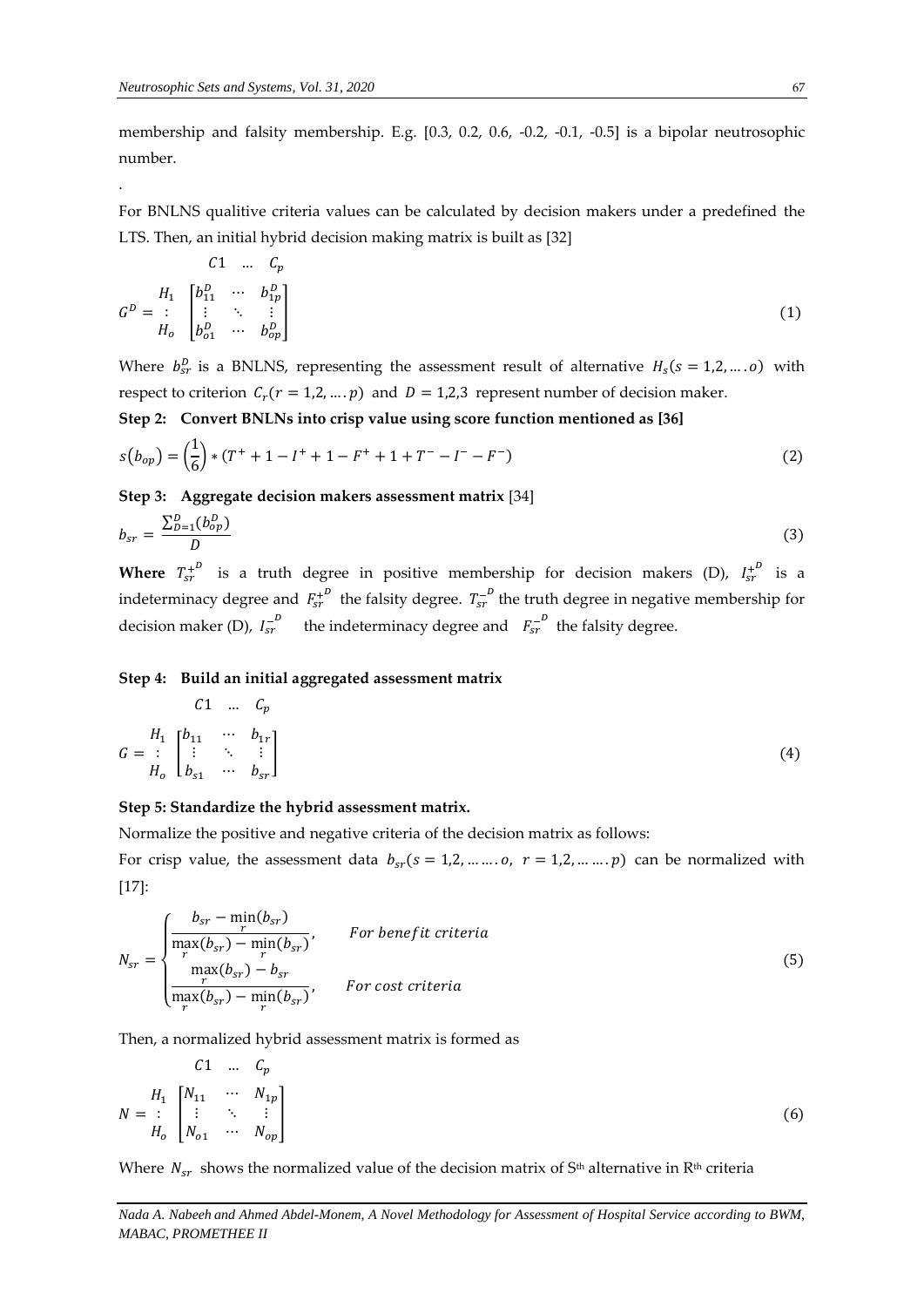#### **Phase 2: Calculate the Criteria Weights Based on Extended BWM**

In this study, the BWM is extended with LTS to obtain the weights of criteria given linguistic expressions.

#### **Step 6: Select the best and the worst criteria**

When calculated the assessment criteria { $C_1$  …  $C_p$ }, decision makers need to choose the best (namely, the most significant) criterion, denoted as  $C_B$ . Meanwhile the worst (namely, the least significant) criterion should be selected and represented as  $C_W$ .

#### **Step 7: Acquire the linguistic Best-to-Others vector**

Make pairwise comparison between the most important criterion  $C_B$  and the other criteria, then a linguistic Best to-Others vector is obtained with [16]:

$$
LC_B = (C_{B1}, C_{B2} \dots \dots \dots \dots C_{Bp})
$$
\n
$$
(7)
$$

Where  $C_{Br}$  is a linguistic term within a certain LTS, representing the preference degree of the best criterion  $C_B$  over criterion  $c_r$  ( $r = 1, 2, ..., p$ ) In specific,  $C_{BB} = 1$ .

# **Step 8: Obtain the linguistic Others-to-Worst vector.**

Similarly, make pairwise comparison between the other criteria and the worst criterion  $C_W$ , then a linguistic Others-to-Worst vector is obtained with [16]:

$$
LC_W = (C_{1W}, C_{2W} \dots \dots \dots \dots C_{pW})
$$
\n
$$
(8)
$$

Where  $C_{rw}$  is a linguistic term within a certain LTS, representing the preference degree of criterion  $c_r(r = 1, 2, ..., p)$  over the worst criterion  $C_W$  in precise,  $C_{WW} = 1$ .

# **Step 9: Acquire the weights of criteria**

The goal from this step to obtain optimal weights of criteria so that the BWM is extended with crisp number for nonlinear programming model as mentioned [16]:

min ε S.t.

$$
\begin{cases} \left| \frac{w_B}{w_r} - C_{Br} \right| \leq \varepsilon \text{ For all r} \\ \left| \frac{w_r}{w_W} - C_{rw} \right| \leq \varepsilon \text{ For all r} \end{cases}
$$
 (9)

Where  $w_r$  is the weight of criterion  $C_r$  ,  $w_B$  is the weight of the best criteria  $C_B$  and,  $w_W$  is the weight of the worst criteria  $C_W$ . when solving model (9) the weight of  $w_r$  and optimal consistency index ε can be computed.

#### **Phase 3: Build the Difference Matrix Based on MABAC method**

Build difference matrix built on the idea of MABAC method

# **Step 10: Calculate the weighted normalized assessment matrix**

Given the normalized values of assessment and the weights of criteria. The weighted normalized values of each criterion are got as follow [17]:

$$
\widehat{N}_{sr} = (w_r + N_{sr} * w_r, \quad s = 1, 2, \dots, o, r = 1, 2, \dots, p
$$
\n(10)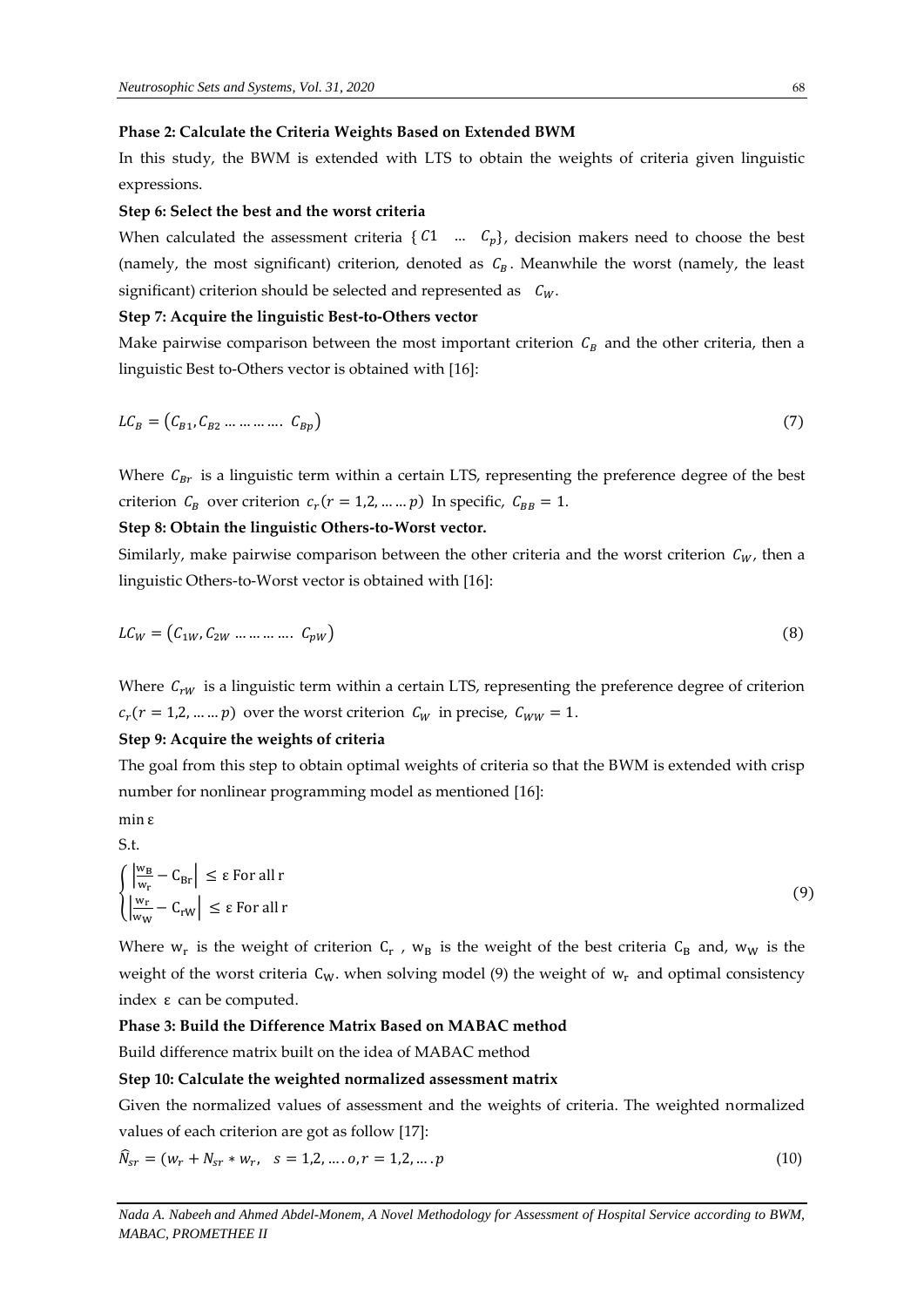Where  $w_r$  is a weight of criteria r and  $N_{sr}$  is a normalized value of s and r.

#### **Step 11: Determine the border approximation area vector**

The border approximation area vector  $X$  is computed as [17]:

$$
X_r = \frac{1}{p} \sum_{s=1}^p \widehat{N}_{sr} \quad s = 1, 2, \dots, o, r = 1, 2, \dots, p \tag{11}
$$

By calculating the values of the border approximation area matrix, a  $\alpha \times 1$  matrix is obtained.

#### **Step 12: Obtain the difference matrix**

The difference degree between the border approximation area  $X_r$  and each element  $\hat{N}_{sr}$  in the weighted normalized assessment matrix can be calculated with [17]:

$$
S_{sr} = \bar{N}_{sr} - X_r \tag{12}
$$

Hence, the difference matrix  $S = (S_{sr})_{\text{oxp}}$  is accomplished.

#### **Phase 4: Get the Ranking Results Based on PROMETHEE II**

Attain the rank of hospitals based on PROMETHEE II method

#### **Step 13:** Compute the full preference degree

Compute the alternative difference of  $s^{th}$  alternative with respect to other alternative. the preference function is used in this study as follows [37]:

$$
P_r(H_s, H_t) = \begin{cases} 0 & \text{if } S_{sr} - S_{tr} \le 0 \\ S_{sr} - S_{tr} & \text{if } S_{sr} - S_{tr} > 0 \end{cases} s, t = 1, 2, \dots, o
$$
 (13)

Then the aggregated preference function can be computed as:

$$
P(H_s, H_t) = \sum_{p}^{\infty} w_r * P_r(H_s, H_t) / \sum_{p}^{\infty} w_r
$$
\n(14)

**Step 14:** Calculate the positive and negative flows of alternatives The positive fl0w (namely, the outgoing flow)  $\psi^+(H_i)$  [37]:

$$
\psi^+(H_i) = \frac{1}{n-1} \sum_{t=1, t \neq s}^0 P(H_s, H_t) \ s = 1, 2, \dots \dots \dots \dots \tag{15}
$$

The negative fl0w (namely, the entering flow)  $\psi^-(H_i)$  [37]:

$$
\psi^{-}(H_i) = \frac{1}{n-1} \sum_{t=1, t \neq s}^{0} P(H_t, H_s) \ s = 1, 2, \dots \dots \dots \dots \tag{16}
$$

**Step 15:** Attain the final ranking result of alternatives

The net outranking 
$$
\psi(H_i)
$$
 of alternative  $H_i$  [37]:  
\n $\psi(H_i) = \psi^+(H_i) - \psi^-(H_i)$  s = 1,2,....o (17)

Hence, the final ranking order can be achieved according to the net outranking flow value of each alternative. The larger the value of  $\,\psi(H_{i})$ , the better the alternative  $\,H_{i}.$ 

# **4. Case Study**

In this section, a case of hospital service quality for 2 public and 3 private hospitals in Sharqiyah EGYPT is presented to verify the applicability for the method. The hybrid methodology aims to provide best medical and health-care serving performance for patients. Two governmental hospitals: Zagazig University Hospital (ZUH,  $H_1$ ) and MABARRA Hospital (MH,  $H_2$ ), and three private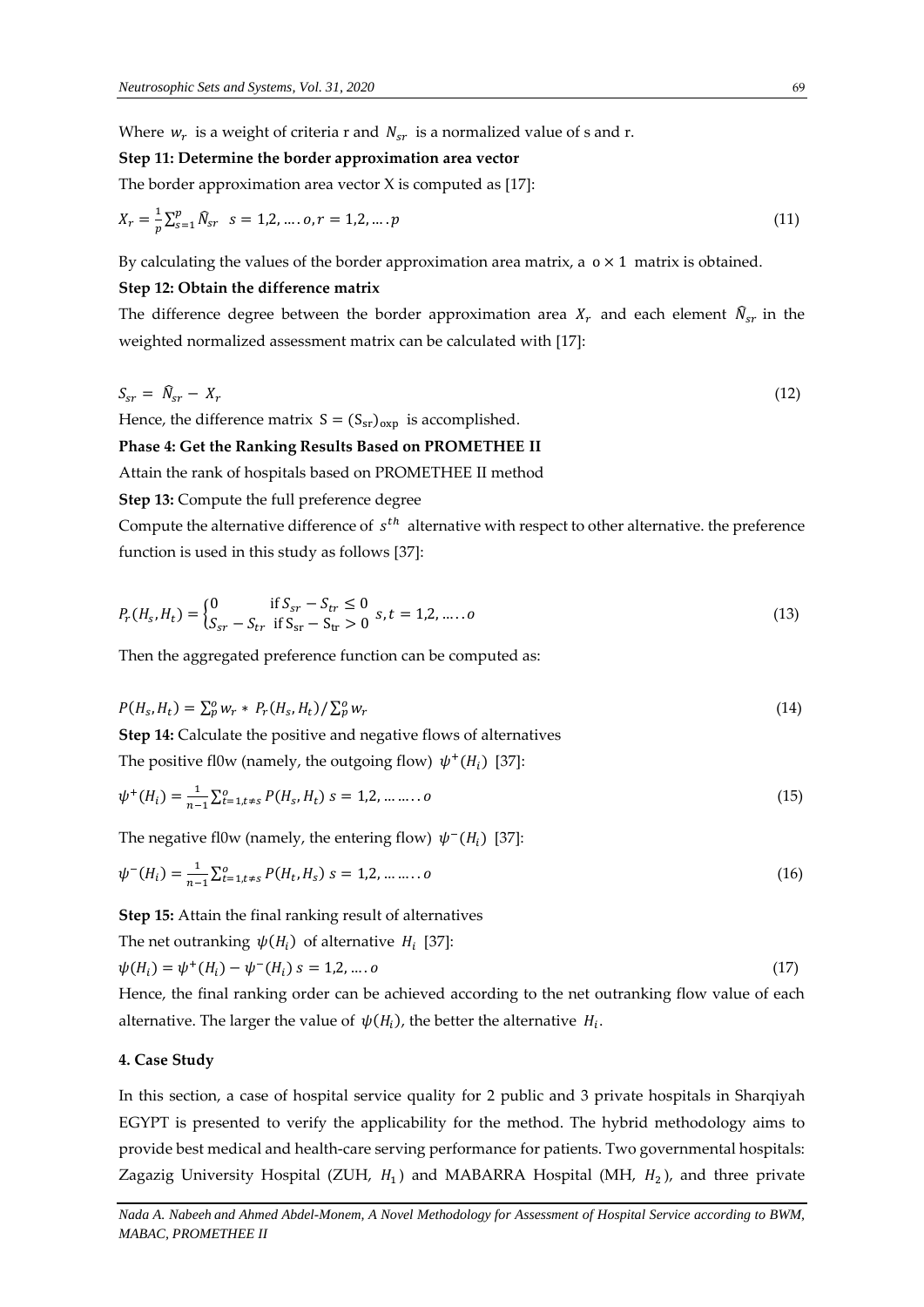hospitals - El-Salam Hospital (ESH,  $H_3$ ), GAWISH hospital (GH,  $H_4$ ) and EL-HARAMAIN hospital (EHH,  $H_5$ ). The proposed hospitals are selected to be assessed by 3 evaluators with regard to 9 assessing criteria. The 3 evaluators notice that the actual state of affairs, meeting patients people, doctors, and nurses of these 5 hospitals with regard to 15 criteria to measure the service performance. The suggested approach integrates the BWM, MABAC and PROMETHEE II with BNLNs in order to make assessing for hospital service

The main and sub-criteria of hospital service quality is decided by the aid of consultation involving healthcare managers, experts and academicians. Therefore, the study considers the four main criteria and 9 sub-criteria as shown in **Figure 3**, and described in **Table 1.**



**Figure. 3.** The structure for assessing the hospitals service quality.

| Factor                     | Criteria                                           | <b>Table 1.</b> Hospital of service quality criteria<br>Description |  |  |  |  |  |
|----------------------------|----------------------------------------------------|---------------------------------------------------------------------|--|--|--|--|--|
| Hospital staff             | C <sub>1</sub>                                     | <b>Staff Services</b>                                               |  |  |  |  |  |
|                            | C <sub>2</sub>                                     | Ability of doctors to understand patients' needs                    |  |  |  |  |  |
|                            | Medical staff with professional abilities<br>$C_3$ |                                                                     |  |  |  |  |  |
| Hospital equipment         | $C_4$                                              | Medical equipment level of the hospital                             |  |  |  |  |  |
| <b>Hospital services</b>   | C <sub>5</sub>                                     | Security within hospital                                            |  |  |  |  |  |
|                            | $C_6$                                              | Quality of the food service for the patients                        |  |  |  |  |  |
|                            | C <sub>7</sub>                                     | Cleanliness of facilities and buildings                             |  |  |  |  |  |
| medical<br>and<br>pharmacy | $C_8$                                              | Pharmacist's advice on medicine preservation                        |  |  |  |  |  |
| treatment                  |                                                    |                                                                     |  |  |  |  |  |
|                            | $C_{9}$                                            | Confidence to provided medical services                             |  |  |  |  |  |

**Table 1.** hospital of service quality criteria

*Nada A. Nabeeh and Ahmed Abdel-Monem, A Novel Methodology for Assessment of Hospital Service according to BWM, MABAC, PROMETHEE II*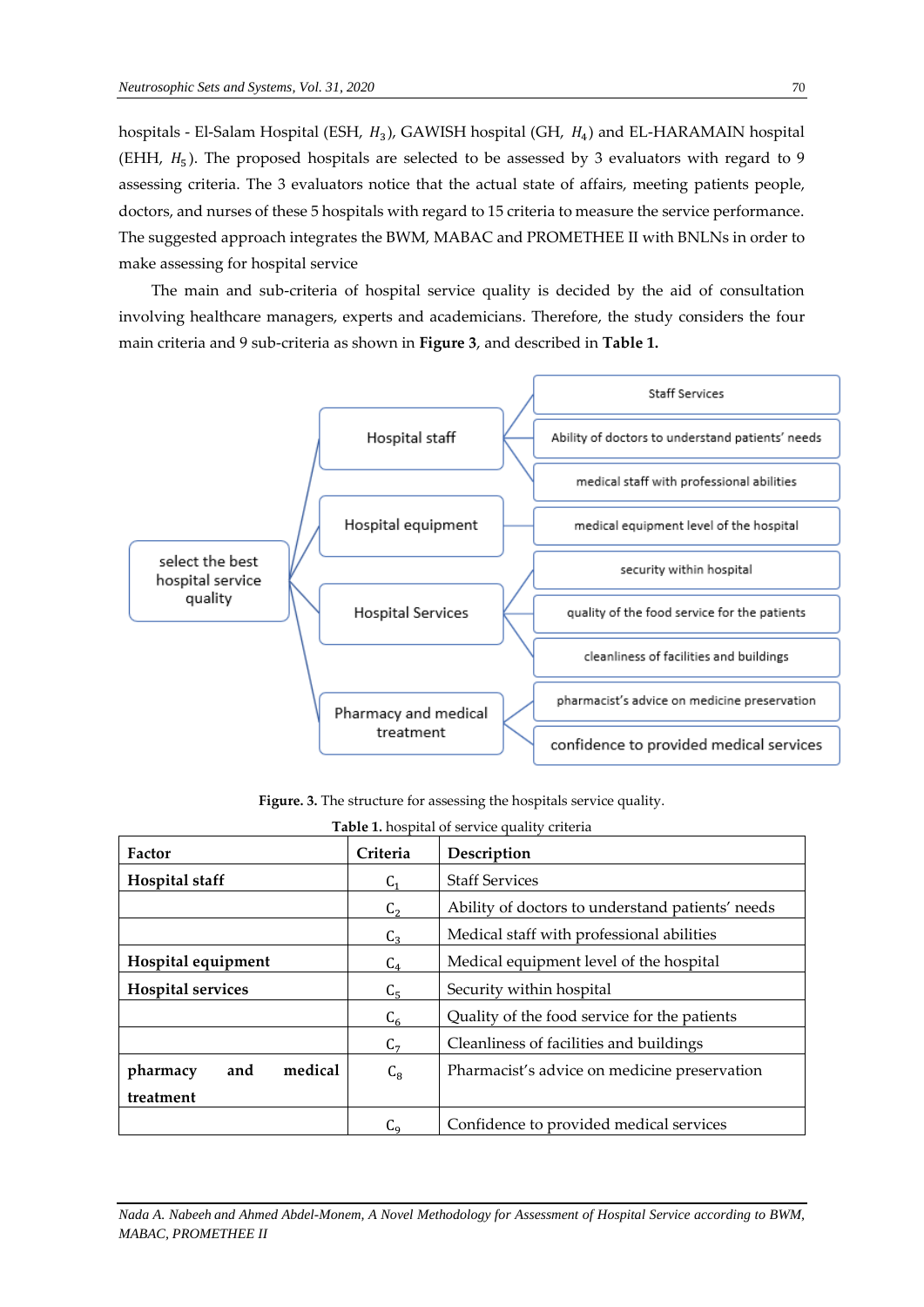In phase 1. Experts make assessment with respect to the evaluation criteria in table 1. As criteria  $\textsf{C}_\textup{1}$ to  $C_9$  are qualitative factors, evaluation information of these subjective criteria is by means of BNLNs. Even though all the 9 criteria belong to benefit type, their scopes are different.

#### **Step 1: Construct an original decision makers assessment matrix**

calculate the suitable LTS for weights of criteria and alternatives with respect to every criterion. Each LTS is extended by bipolar neutrosophic sets to be BNLNs as mentioned in table 2. The BNLNs is described as follows [36]: Extremely important =  $[0.9,0.1,0.0,0.0,0.0,0.8,0.0]$  Where the first three numbers present the positive membership degree.  $(T^+(x), I^+(x), F^+(x))$  0.9, 0.1 and 0.1, such that  $T^+(x)$  the truth degree in positive membership.  $I^+(x)$  the indeterminacy degree and  $F^+(x)$  the falsity degree. The last three numbers present the negative membership degree.  $(T^-(x), I^-(x), F^-(x))$  0.0, -0.8, and -0.9,  $T^-(x)$  the truth degree in negative membership, such that  $I^-(x)$  the indeterminacy degree and  $F^-(x)$  the falsity degree. Table 1, table 2, and table 3 represent the assessments for the three evaluators by the use of Eq. (1).

**Step 2: Convert BNLNs into crisp value using score function**

Convert BNLNs to crisp value in table 2 by using score function in Eq. (2).

**Step 3: Aggregate decision makers assessment matrix** using Eq. (3).

**Step 4: Build an initial Aggregated assessment matrix** using Eq. (4), and shown in table 6.

#### **Step 5: Standardize the hybrid assessment matrix**

Normalized the aggregated decision matrix, given the positive or negative type of the criteria using Eq. (5), the normalized values of the aggregated decision matrix using Eq. (6) are shown as in Table 11.

|                       | Bipolar neutrosophic numbers scale                 |             |
|-----------------------|----------------------------------------------------|-------------|
| <b>LTS</b>            | $[T^+(x), I^+(x), F^+(x), T^-(x), I^-(x), F^-(x)]$ | Crisp value |
| Extremely important   | $[0.9, 0.1, 0.0, 0.0, -0.8, -0.9]$                 | 0.92        |
| Very important        | $[1.0, 0.0, 0.1, -0.3, -0.8, -0.9]$                | 0.73        |
| Midst important       | $[0.8, 0.5, 0.6, -0.1, -0.8, -0.9]$                | 0.72        |
| Perfect               | $[0.7, 0.6, 0.5, -0.2, -0.5, -0.6]$                | 0.58        |
| Approximately similar | $[0.5, 0.2, 0.3, -0.3, -0.1, -0.3]$                | 0.52        |
| Poor                  | $[0.2, 0.3, 0.4, -0.8, -0.6, -0.4]$                | 0.45        |
| Midst poor            | $[0.4, 0.4, 0.3, -0.5, -0.2, -0.1]$                | 0.42        |
| Very poor             | $[0.3, 0.1, 0.9, -0.4, -0.2, -0.1]$                | 0.36        |
| Extremely poor        | $[0.1, 0.9, 0.8, -0.9, -0.2, -0.1]$                | 0.13        |

**Table 2.** Bipolar neutrosophic numbers scale

**In Phase 2.** The goal from this phase determine the weights of criteria based on evaluation of decision maker. Use BWM to calculate weights of criteria.

**Step 6: Select the best and the worst criteria** 

At the beginning  $C_3$  is the best criteria and the  $C_1$  is the worst criteria.

#### **Step 7: Acquire the linguistic Best-to-Others vector**

Construct pairwise comparison vector for the best criteria using Eq. (7) in table 7.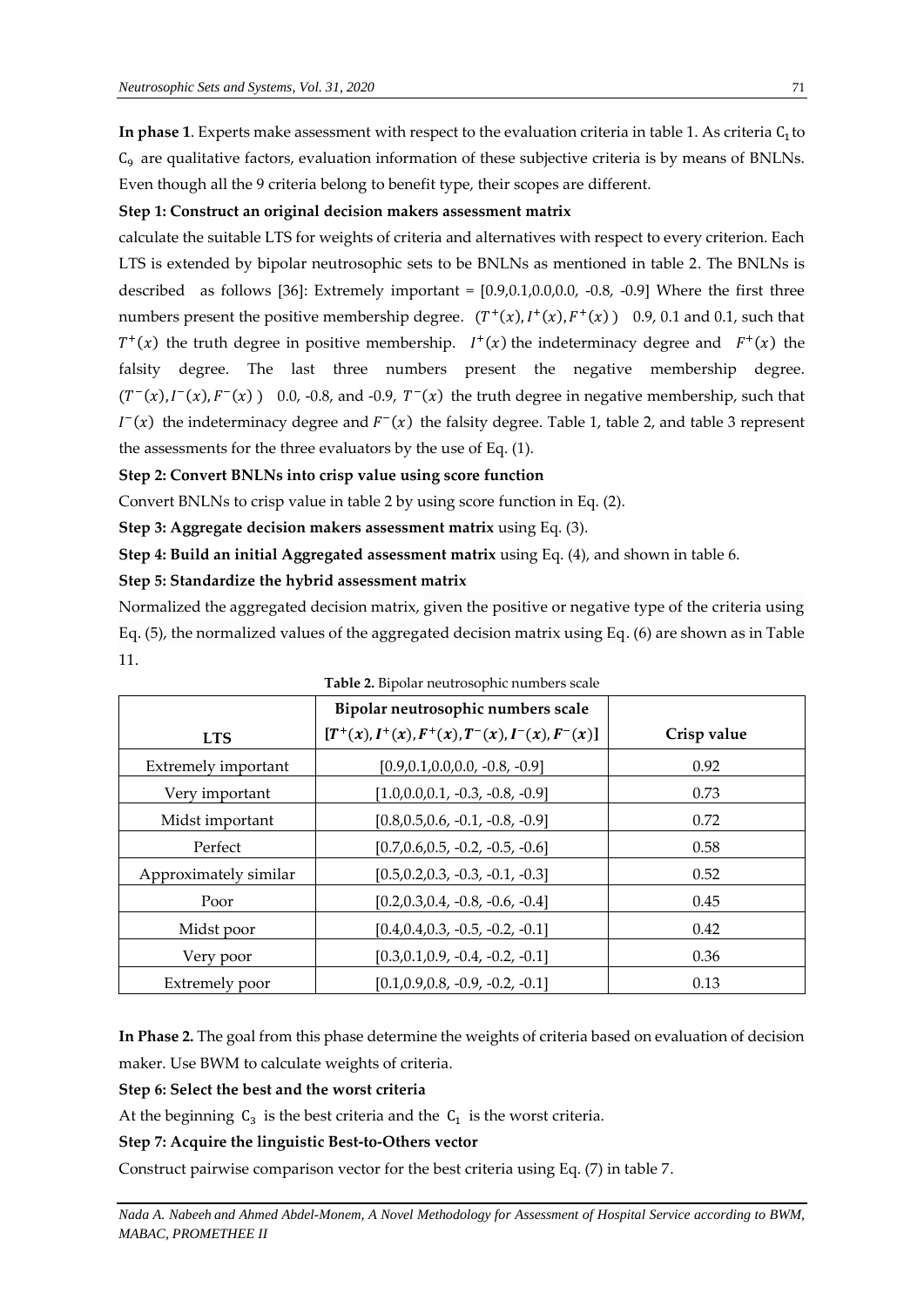# **Step 8: Obtain the linguistic Others-to-Worst vector**

Construct pairwise comparison vector for the worst criteria using Eq. (8) in table 8.

# **Step 9: Acquire the weights of criteria**

By applying best to others and worst to others using Eq. (9) the weights are computed in table 10. Figure 4 shows priority of criteria. Compute consistency ratio:  $\varepsilon = 0.05$ . For the consistency ratio, as  $C_{BW} = 0.7$  the consistency index for this problem is 3.73 from table 9 and the consistency ratio 0.05/3.73 = 0.013, which indicates a desirable consistency.



**Figure 4.** Priority weights of criteria

| Criteria/Alternatives | C <sub>1</sub> | C <sub>2</sub> | $C_3$ | $C_4$ | $C_5$ | $C_6$ | C <sub>7</sub> | $C_{8}$ | $C_{9}$ |
|-----------------------|----------------|----------------|-------|-------|-------|-------|----------------|---------|---------|
| $H_1$                 | 0.13           | 0.36           | 0.92  | 0.73  | 0.52  | 0.36  | 0.52           | 0.92    | 0.73    |
| H <sub>2</sub>        | 0.36           | 0.42           | 0.52  | 0.36  | 0.42  | 0.52  | 0.73           | 0.42    | 0.36    |
| $H_3$                 | 0.72           | 0.73           | 0.92  | 0.73  | 0.73  | 0.73  | 0.52           | 0.72    | 0.73    |
| $H_4$                 | 0.36           | 0.42           | 0.52  | 0.36  | 0.42  | 0.52  | 0.73           | 0.42    | 0.36    |
| H <sub>5</sub>        | 0.92           | 0.73           | 0.52  | 0.92  | 0.73  | 0.52  | 0.73           | 0.72    | 0.92    |

**Table 3.** Assessment of hospitals services by the first evaluator

**Table 4.** Assessment of hospitals service by the second evaluator

| Criteria/Alternatives | C <sub>1</sub> | $C_{2}$ | $C_3$ | $C_4$ | C <sub>5</sub> | $C_6$ | C <sub>7</sub> | $C_{8}$ | $C_{9}$ |
|-----------------------|----------------|---------|-------|-------|----------------|-------|----------------|---------|---------|
| $H_1$                 | 0.42           | 0.13    | 0.92  | 0.72  | 0.36           | 0.36  | 0.13           | 0.92    | 0.73    |
| H <sub>2</sub>        | 0.36           | 0.42    | 0.52  | 0.36  | 0.42           | 0.52  | 0.73           | 0.42    | 0.36    |
| $H_3$                 | 0.72           | 0.73    | 0.73  | 0.92  | 0.73           | 0.73  | 0.72           | 0.72    | 0.73    |
| $H_4$                 | 0.36           | 0.42    | 0.52  | 0.36  | 0.42           | 0.52  | 0.73           | 0.42    | 0.36    |
| $H_5$                 | 0.92           | 0.73    | 0.52  | 0.92  | 0.73           | 0.52  | 0.73           | 0.72    | 0.92    |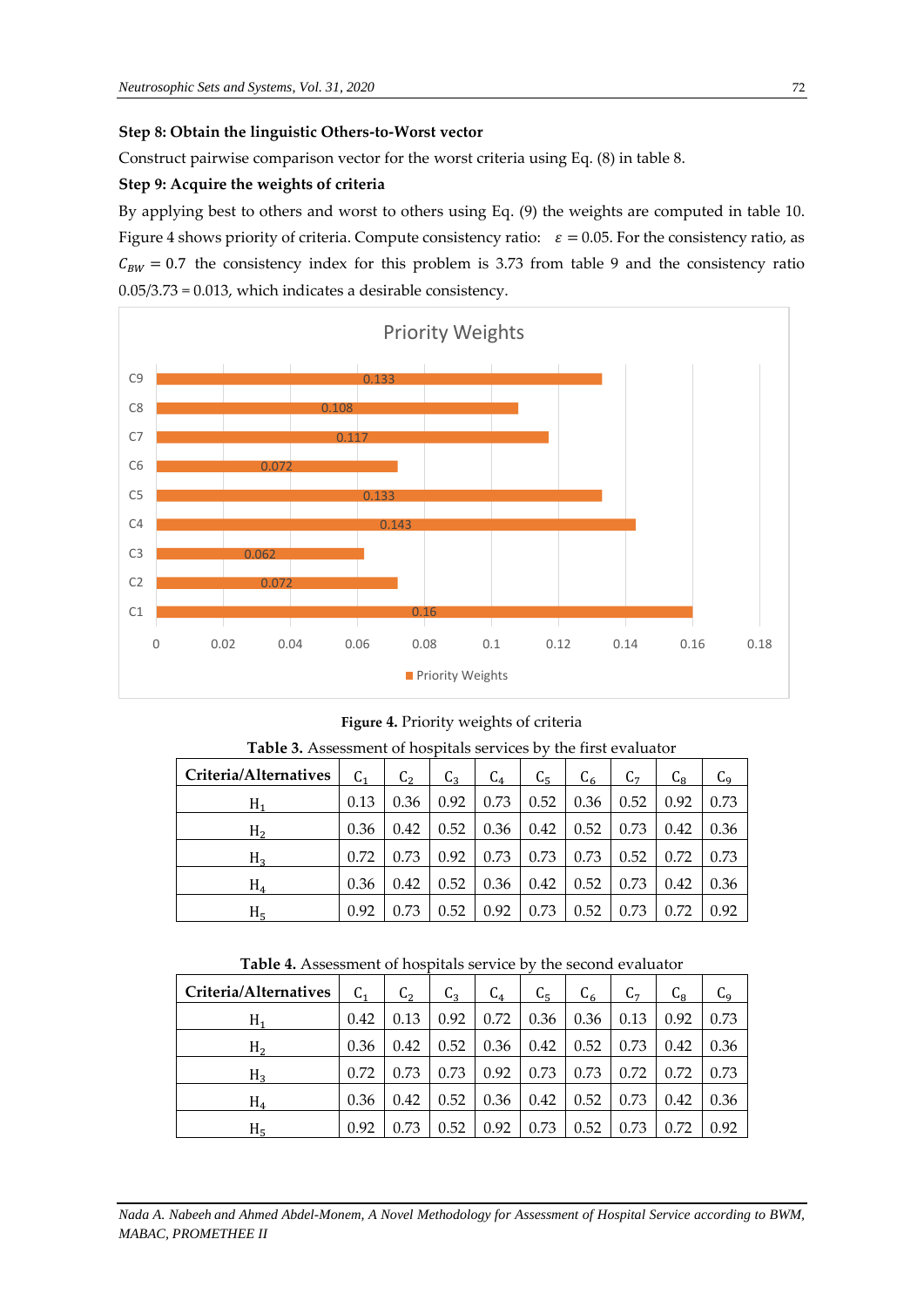| Criteria/Alternatives | C <sub>1</sub> | C <sub>2</sub> | $C_3$ | $C_4$ | $C_{5}$ | $C_6$ | $C_{7}$ | $C_8$ | $C_{\mathsf{q}}$ |
|-----------------------|----------------|----------------|-------|-------|---------|-------|---------|-------|------------------|
| $H_1$                 | 0.36           | 0.42           | 0.92  | 0.73  | 0.42    | 0.36  | 0.52    | 0.73  | 0.73             |
| H <sub>2</sub>        | 0.36           | 0.52           | 0.52  | 0.42  | 0.73    | 0.52  | 0.52    | 0.42  | 0.73             |
| $H_3$                 | 0.72           | 0.73           | 0.73  | 0.72  | 0.73    | 0.52  | 0.52    | 0.72  | 0.73             |
| $H_4$                 | 0.36           | 0.42           | 0.52  | 0.36  | 0.42    | 0.52  | 0.73    | 0.42  | 0.36             |
| H <sub>5</sub>        | 0.92           | 0.73           | 0.52  | 0.92  | 0.73    | 0.52  | 0.73    | 0.72  | 0.92             |

Table 5. Assessment of hospitals service by the third evaluator.

**Table 6.** Aggregation values of ranking alternatives by all decision makers

| Criteria/Alternatives | C <sub>1</sub> | C <sub>2</sub> | C <sub>3</sub> | $C_4$ | $C_{\varsigma}$ | $C_6$ | $C_{7}$ | Նջ   | u۵   |
|-----------------------|----------------|----------------|----------------|-------|-----------------|-------|---------|------|------|
| Н,                    | 0.30           | 0.30           | 0.92           | 0.73  | 0.43            | 0.36  | 0.39    | 0.86 | 0.73 |
| H <sub>2</sub>        | 0.36           | 0.45           | 0.52           | 0.38  | 0.52            | 0.52  | 0.66    | 0.42 | 0.48 |
| $H_3$                 | 0.72           | 0.73           | 0.79           | 0.79  | 0.73            | 0.66  | 0.56    | 0.72 | 0.73 |
| $H_4$                 | 0.36           | 0.42           | 0.52           | 0.36  | 0.42            | 0.52  | 0.73    | 0.42 | 0.36 |
| $H_{\epsilon}$        | 0.92           | 0.73           | 0.52           | 0.92  | 0.73            | 0.52  | 0.73    | 0.72 | 0.92 |

**Table 7.** pairwise comparison vector for the best criterion

| Criteria $C_1$ |                                                                                                   | $C_2 \cup C_2$ |  |  |  |
|----------------|---------------------------------------------------------------------------------------------------|----------------|--|--|--|
|                | $\vert 0.72 \vert 0.13 \vert 1 \vert 0.13 \vert 0.58 \vert 0.45 \vert 0.52 \vert 0.42 \vert 0.36$ |                |  |  |  |

| Table 8. pairwise comparison vector for the worst criterion |  |  |
|-------------------------------------------------------------|--|--|
|-------------------------------------------------------------|--|--|

| Criteria       | $C_3$ |
|----------------|-------|
| $C_1$          | 1     |
| C <sub>2</sub> | 0.13  |
| $C_3$          | 0.72  |
| $C_4$          | 0.58  |
| C <sub>5</sub> | 0.52  |
| $C_6$          | 0.13  |
| $C_7$          | 0.42  |
| $C_8$          | 0.36  |
| $C_{9}$        | 0.52  |
|                |       |

| Criteria |      |      |      |      |      | n    |      |      |
|----------|------|------|------|------|------|------|------|------|
| Weights  | 0.00 | 0.44 | 1.00 | 1.63 | 2.30 | 3.00 | 4.47 | 5.23 |

**Table 10.** Weights of criteria based on BWM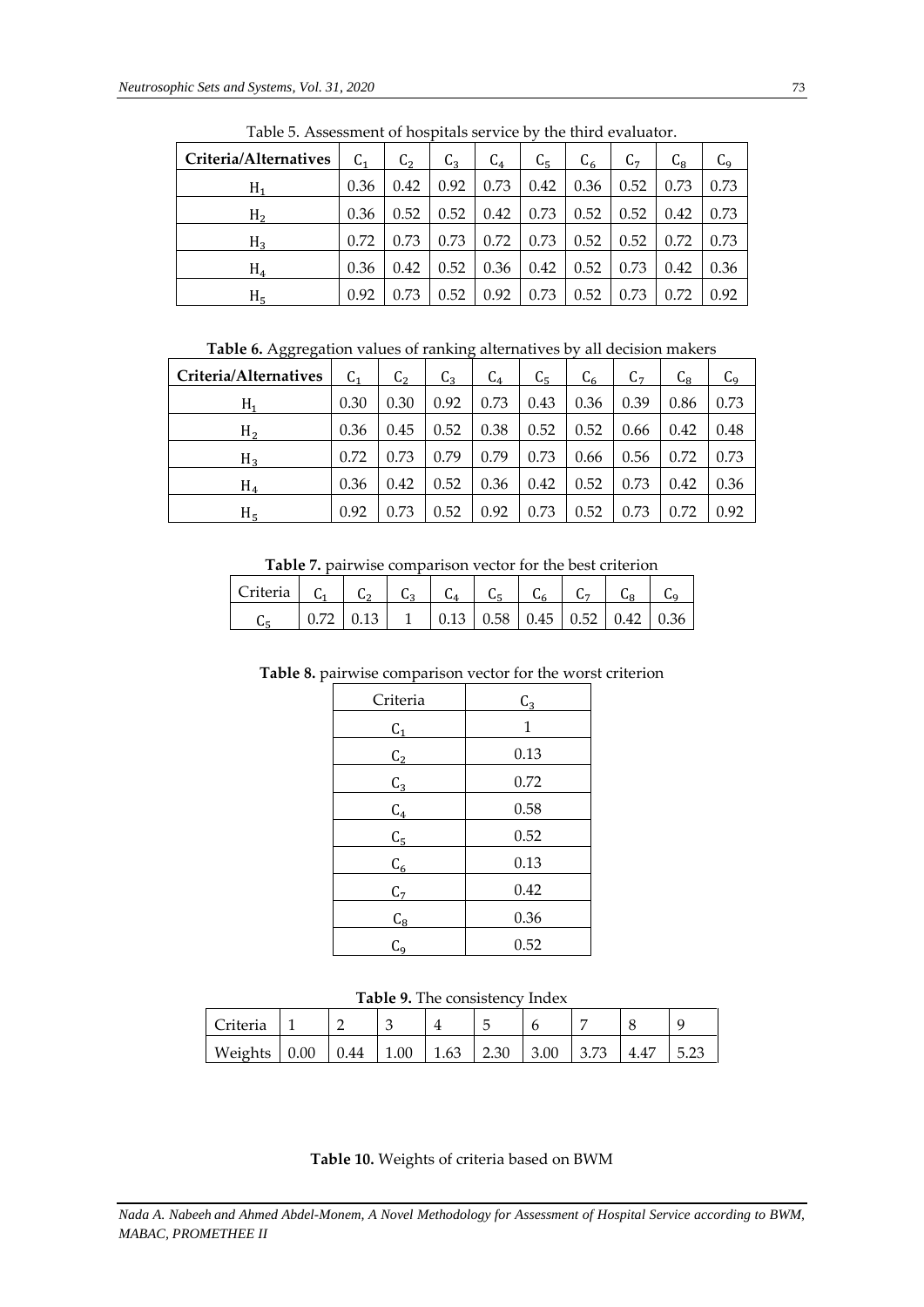| $ $ Criteria $ $ C <sub>1</sub> $ $ $ $                                        |  |  |  |  |  |
|--------------------------------------------------------------------------------|--|--|--|--|--|
| Weights   0.16   0.072   0.062   0.143   0.133   0.072   0.117   0.108   0.133 |  |  |  |  |  |

**In Phase 3:** Build the Difference Matrix Based on MABAC method:

# **Step 10: Calculate the weighted normalized assessment matrix**

Construct the weighted normalized decision matrix using Eq. (10). E.g. the weighted normalized values of the first criteria are as follows:

$$
\widehat{N}_{11} = w_1 + N_{11} * w_1 = 0.16 * (1 + 0) = 0.16
$$

$$
\hat{N}_{21} = w_1 + N_{21} * w_1 = 0.16 * (1 + 0) = 0.175
$$

$$
\widehat{N}_{31} = w_1 + N_{31} * w_1 = 0.16 * (1 + 0) = 0.268
$$

$$
\widehat{N}_{41} = w_1 + N_{41} * w_1 = 0.16 * (1 + 0) = 0.175
$$

$$
\widehat{N}_{51} = w_1 + N_{51} * w_1 = 0.16 * (1 + 0) = 0.32
$$

The other weighted normalized values of the criteria are determined in table 12.

**Step 11:** Determine the border approximation area vector

Compute the border approximate area matrix using Eq. (11). The amounts of the border approximate area matrix are as follows:

| Criteria                                                                     | v |  | Ч4. |  | UΩ     |  |
|------------------------------------------------------------------------------|---|--|-----|--|--------|--|
| Approximation   0.2196   0.1098   0.0826   0.2132   0.1954   0.1092   0.1939 |   |  |     |  | 0.1588 |  |
| area                                                                         |   |  |     |  |        |  |

# Figure 5 show amount of the border approximate area.



**Figure 5.** Border approximation area

# **Step 12:** Obtain the difference matrix

Compute The distance from the border approximate area using Eq. (12). The distance of each alternative from the border approximate area, is shown in table 13.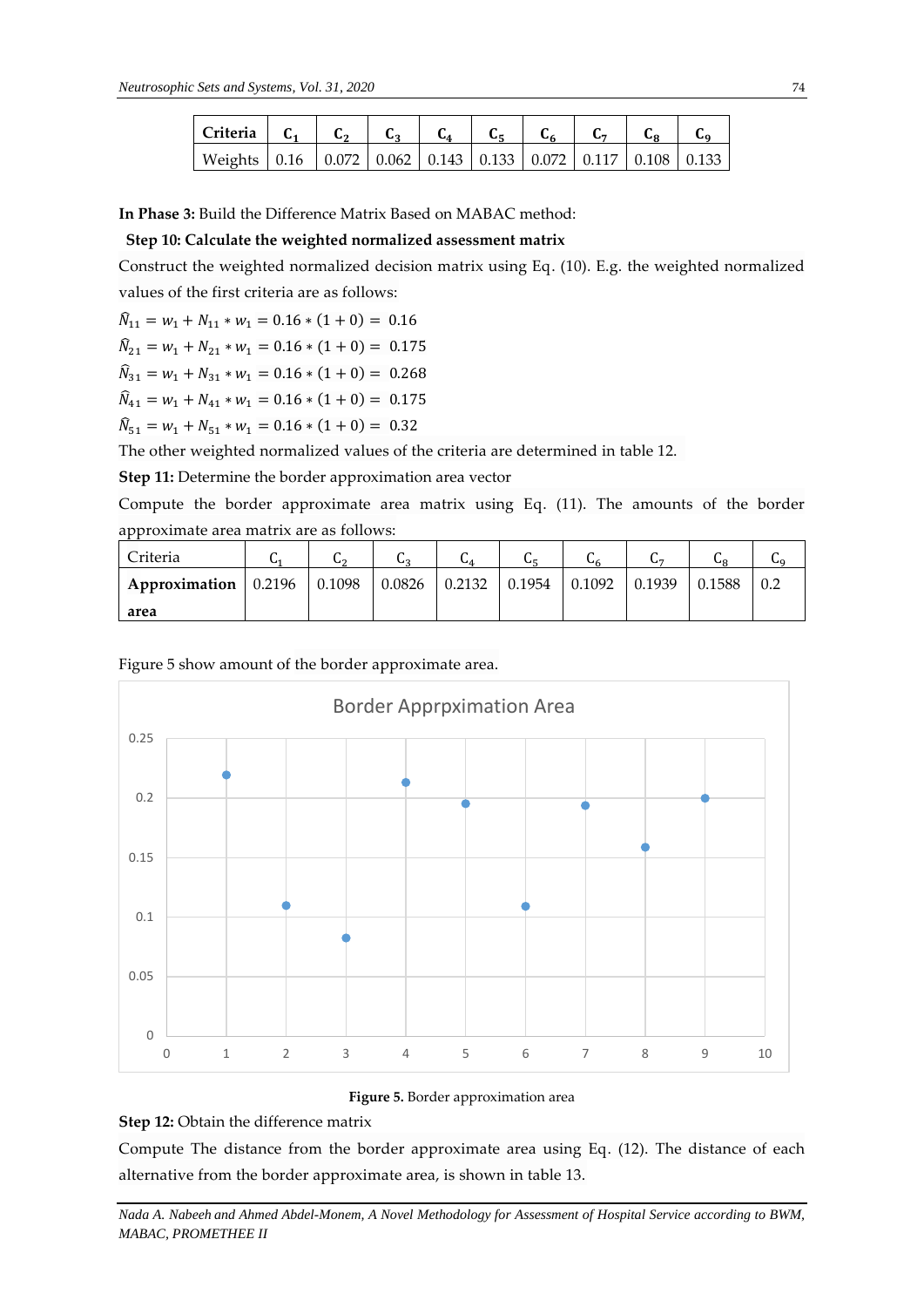| Criteria/Alternatives | C <sub>1</sub> | $\mathsf{C}_2$   | U2       | <u>UU</u><br>U4 | <u>U</u><br>Նշ | Ն <sub>հ</sub> | U7    | ບຊ             | Uq       |
|-----------------------|----------------|------------------|----------|-----------------|----------------|----------------|-------|----------------|----------|
| H <sub>1</sub>        | 0              | $\boldsymbol{0}$ |          | 0.660           | 0.032          | $\theta$       | 0     |                | 0.660    |
| H <sub>2</sub>        | 0.096          | 0.348            | $\theta$ | 0.035           | 0.322          | 0.533          | 0.794 | $\overline{0}$ | 0.214    |
| $H_3$                 | 0.677          |                  | 0.675    | 0.767           |                |                | 0.5   | 0.681          | 0.660    |
| $H_4$                 | 0.096          | 0.279            | 0        | $\theta$        | $\theta$       | 0.533          |       | $\Omega$       | $\theta$ |
| $H_5$                 |                |                  | 0        |                 |                | 0.533          |       | 0.681          |          |

**Table 11.** Normalized values of the Aggregated decision matrix

**Table 12.** Values of the weighted normalized decision matrix

| Criteria/Alternatives | C <sub>1</sub> | $C_{2}$ | $C_3$ | $C_4$ | $C_{5}$ | $C_6$ | C,     | <b>L</b> <sub>R</sub> | $C_{9}$ |
|-----------------------|----------------|---------|-------|-------|---------|-------|--------|-----------------------|---------|
| $H_1$                 | 0.16           | 0.072   | 0.124 | 0.237 | 0.137   | 0.072 | 0.117  | 0.216                 | 0.220   |
| H <sub>2</sub>        | 0.175          | 0.097   | 0.062 | 0.148 | 0.175   | 0.110 | 0.209  | 0.108                 | 0.161   |
| $H_3$                 | 0.268          | 0.144   | 0.103 | 0.252 | 0.266   | 0.144 | 0.1755 | 0.181                 | 0.220   |
| $H_4$                 | 0.175          | 0.092   | 0.062 | 0.143 | 0.133   | 0.110 | 0.234  | 0.108                 | 0.133   |
| H <sub>5</sub>        | 0.32           | 0.144   | 0.062 | 0.286 | 0.266   | 0.110 | 0.234  | 0.181                 | 0.266   |

| Criteria/Alternatives | C <sub>1</sub> | C <sub>2</sub> | $C_3$   | $C_4$   | C <sub>5</sub> | $C_6$   | $\mathsf{C}_7$ | $C_{8}$ | Сq      |
|-----------------------|----------------|----------------|---------|---------|----------------|---------|----------------|---------|---------|
| $H_1$                 | $-0.05$        | $-0.03$        | 0.04    | 0.02    | $-0.05$        | $-0.03$ | $-0.07$        | 0.05    | 0.02    |
| H <sub>2</sub>        | $-0.04$        | $-0.01$        | $-0.02$ | $-0.06$ | $-0.02$        | 0.0008  | 0.01           | $-0.05$ | $-0.03$ |
| $H_3$                 | 0.04           | 0.03           | 0.02    | 0.03    | 0.07           | 0.03    | $-0.01$        | 0.02    | 0.02    |
| $H_4$                 | $-0.04$        | $-0.01$        | $-0.02$ | $-0.07$ | $-0.06$        | 0.0008  | 0.04           | $-0.05$ | $-0.06$ |
| H <sub>5</sub>        | 0.10           | 0.03           | $-0.02$ | 0.07    | 0.07           | 0.0008  | 0.04           | 0.02    | 0.06    |

**Table 13**. Distance from the border approximate area

# **In phase 4: Get the Ranking Results Based on PROMETHEE II**

# **Step 13: Compute the full preference degree**

Calculate the evaluative differences of  $s^{th}$  alternative with respect to other alternatives. Compute the preference function using Eq. (13). Calculate the aggregated preference function using Eq. (14) in table 14.

**Step 14:** Calculate the positive and negative flows of alternatives

Calculate the positive and negative flows of alternatives using Eq. (15) Eq. (16) in table 14. Calculate the net outranking flow of each alternative in the fourth column using Eq. (17) in table 14. Indicates that  $\psi(H_5) > \psi(H_3) > \psi(H_1) > \psi(H_2) > \psi(H_4)$ .

**Step 15:** Attain the final ranking result of alternatives

Determine the ranking of all the considered alternatives in table 15 depending on the values of net flow in last column in table 14. The ranking order is  $H_5 > H_3 > H_1 > H_2 > H_4$ . Hence, the best hospital alternative is $H_5$ . Figure 6 shows the order of hospitals.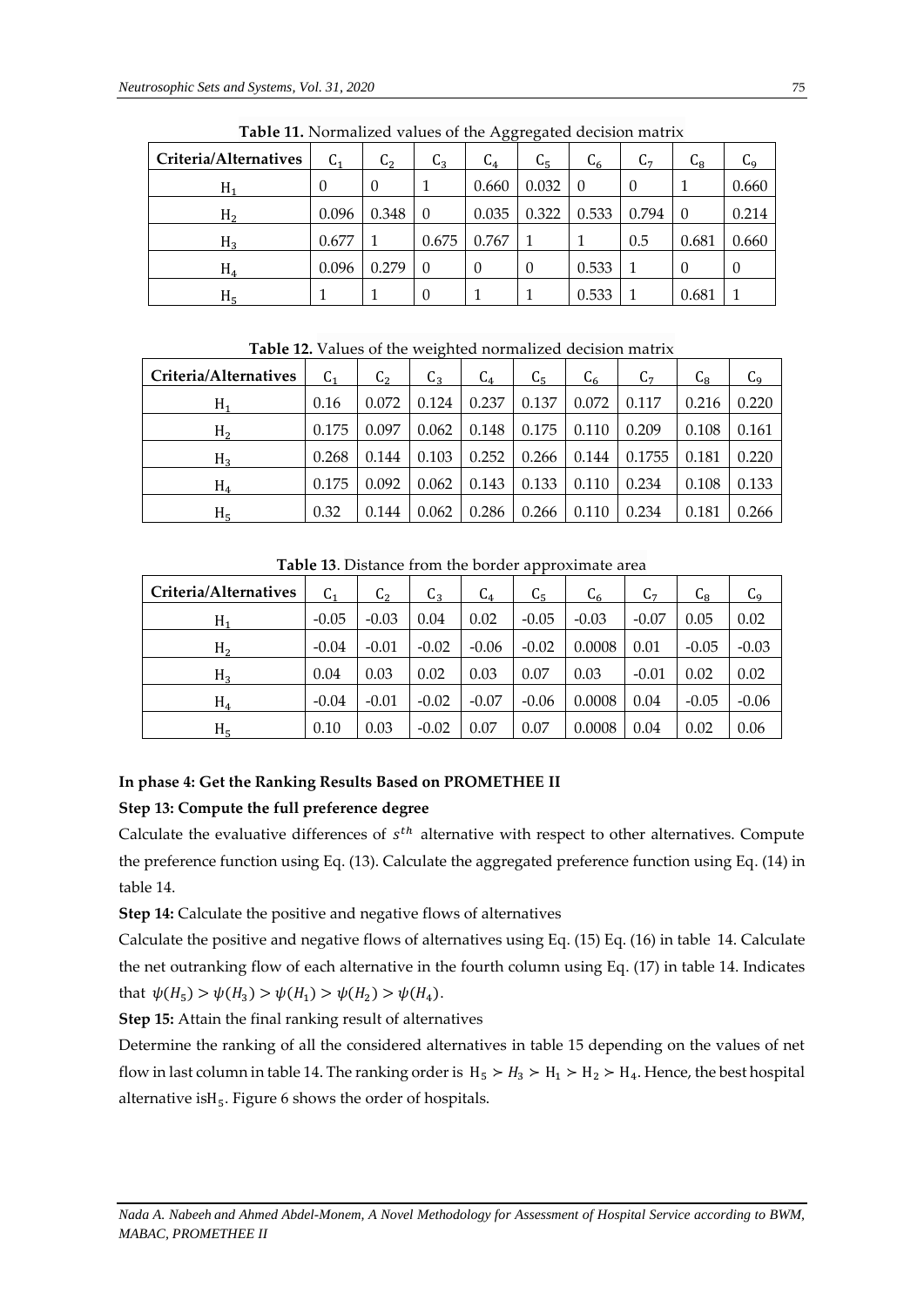

**Figure** 6. Order of hospitals

| <b>Alternatives</b> | $H_1$    | H <sub>2</sub> | OO.<br>$H_3$ | $\circ$<br>$H_4$ | H <sub>5</sub> | Leaving       | Entering      | <b>Net</b> |
|---------------------|----------|----------------|--------------|------------------|----------------|---------------|---------------|------------|
|                     |          |                |              |                  |                | flow          | flow          | flow       |
|                     |          |                |              |                  |                | $\psi^+(H_i)$ | $\psi^-(H_i)$ |            |
| $H_1$               | 0        | 0.03261        | 0.00448      | 0.03936          | 0.00696        | 0.020853      | 0.039006      | $-0.01815$ |
| H <sub>2</sub>      | 0.018608 | $\overline{0}$ | 0.00234      | 0.01074          | $\theta$       | 0.007922      | 0.039006      | $-0.03108$ |
| $H_3$               | 0.04745  | 0.059312       | $\Omega$     | 0.070052         | 0.004582       | 0.045349      | 0.039006      | 0.006343   |
| $H_4$               | 0.018128 | 0.00351        | 0.00585      | $\Omega$         | $\theta$       | 0.006872      | 0.039006      | $-0.03213$ |
| H <sub>5</sub>      | 0.071838 | 0.07888        | 0.02649      | 0.08611          | $\overline{0}$ | 0.06583       | 0.039006      | 0.026824   |

**Table 14.** The aggregated preference function

# **Table 15**. Final Rank Of alternatives

| Alternatives | Rank           |
|--------------|----------------|
| H,           | 3              |
| H,           | 4              |
| $H_3$        | $\overline{2}$ |
| $H_4$        | 5              |
| H.           | 1              |

# **5. Conclusion**

The study proposes a hybrid methodology of neutrosophic set with BWM, MABAC and PROMETHEE II to assess a set of possible hospitals in an effort to reach to the superior qualified substitute that pleases the desires and the anticipations for patients. Consequently, raw data surveyed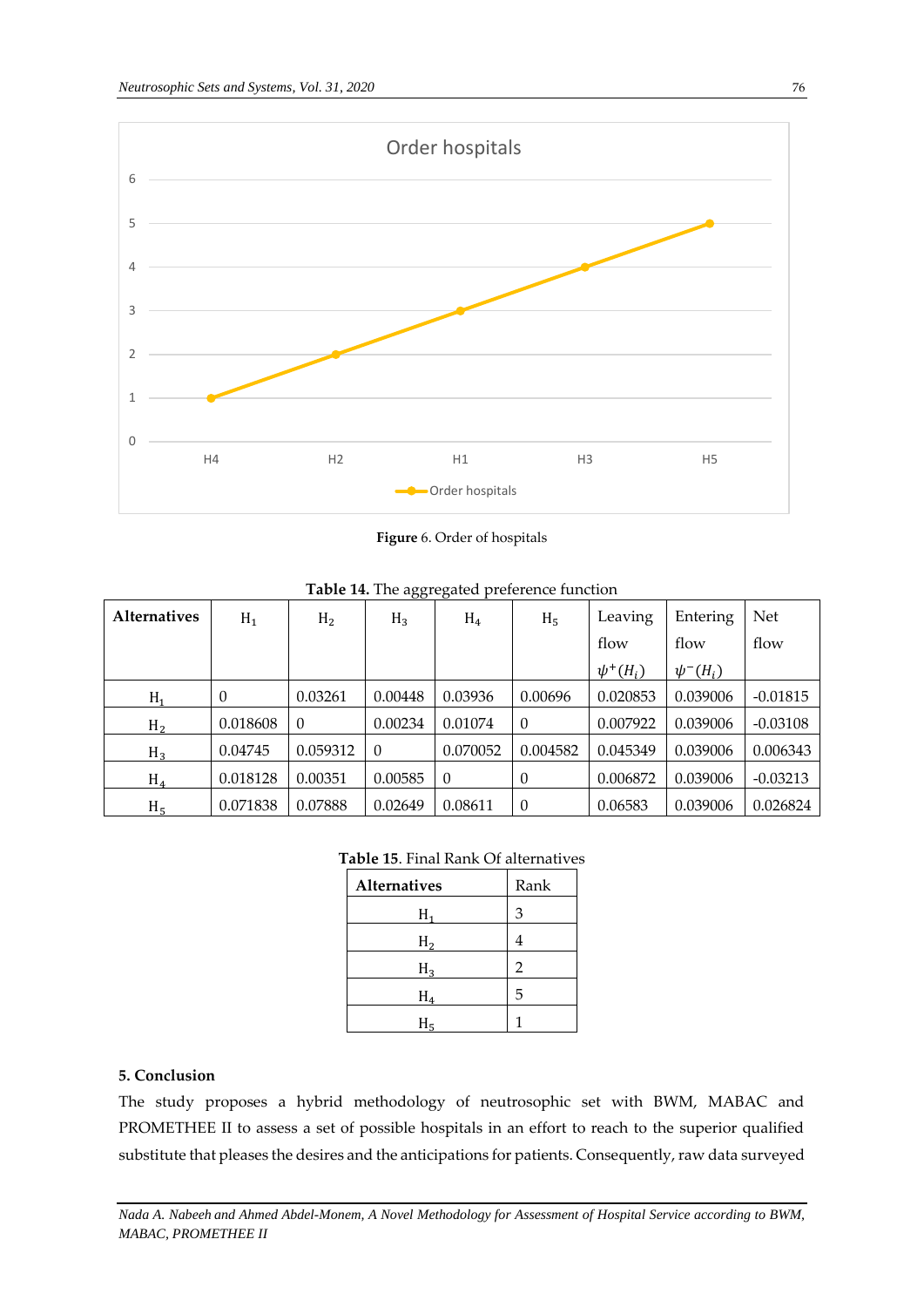from 3 evaluators and assessed by the neutrosophic BWM, MABAC and PROMETHEE model to measure the proportional healthcare service effectiveness performance of 5 hospitals. The outcomes display that the 5 most significant criteria for assessing the hospital service effectiveness are: Staff Services, medical equipment level of the hospital, security within hospital, confidence to provided medical services and cleanliness of facilities and buildings. Particularly, because the private infirmaries are hardly supported by government intuitions, they are prompted to provide superior services than public infirmaries in order to enhance patients' gratification and consequently keep allegiance to the hospital. The future work includes using other applicable methodologies such as TOPSIS and making comparative studies that reflect on the assessing of hospital services.

#### **References**

- 1. Li, L.X., Relationships between determinants of hospital quality management and service quality performance—a path analytic model. Omega, 1997. 25(5): p. 535-545.
- 2. Cardoso, J., et al., Quality of service for workflows and web service processes. Web Semantics: Science, Services and Agents on the World Wide Web, 2004. 1(3): p. 281-308.
- 3. Chou, C.-C., et al., An evaluation of airline service quality using the fuzzy weighted SERVQUAL method. Applied Soft Computing, 2011. 11(2): p. 2117-2128.
- 4. Kuo, M.-S. and G.-S. Liang, Combining VIKOR with GRA techniques to evaluate service quality of airports under fuzzy environment. Expert Systems with Applications, 2011. 38(3): p. 1304-1312.
- 5. Awasthi, A., et al., A hybrid approach based on SERVQUAL and fuzzy TOPSIS for evaluating transportation service quality. Computers & Industrial Engineering, 2011. 61(3): p. 637-646.
- 6. Karimi, M., et al., A hybrid approach based on SERVQUAL and fuzzy TOPSIS for evaluating banking service quality. Decision Science Letters, 2015. 4(3): p. 349-362.
- 7. Büyüközkan, G., G. Çifçi, and S. Güleryüz, Strategic analysis of healthcare service quality using fuzzy AHP methodology. Expert systems with applications, 2011. 38(8): p. 9407-9424.
- 8. Min, H., A. Mitra, and S. Oswald, Competitive benchmarking of health care quality using the analytic hierarchy process: An example from Korean cancer clinics. Socio-economic planning sciences, 1997. 31(2): p. 147-159.
- 9. Chang, S.-J., et al., Taiwan quality indicator project and hospital productivity growth. Omega, 2011. 39(1): p. 14-22.
- 10. Teng, C.-I., et al., Development of service quality scale for surgical hospitalization. Journal of the Formosan Medical Association, 2007. 106(6): p. 475-484.
- 11. Shieh, J.-I., H.-H. Wu, and K.-K. Huang, A DEMATEL method in identifying key success factors of hospital service quality. Knowledge-Based Systems, 2010. 23(3): p. 277-282.
- 12. Lee, M.A. and Y.-H. Yom, A comparative study of patients' and nurses' perceptions of the quality of nursing services, satisfaction and intent to revisit the hospital: A questionnaire survey. International journal of nursing studies, 2007. 44(4): p. 545-555.
- 13. Akdag, H., et al., The evaluation of hospital service quality by fuzzy MCDM. Applied Soft Computing, 2014. 23: p. 239-248.
- 14. Chang, T.-H., Fuzzy VIKOR method: a case study of the hospital service evaluation in Taiwan. Information Sciences, 2014. 271: p. 196-212.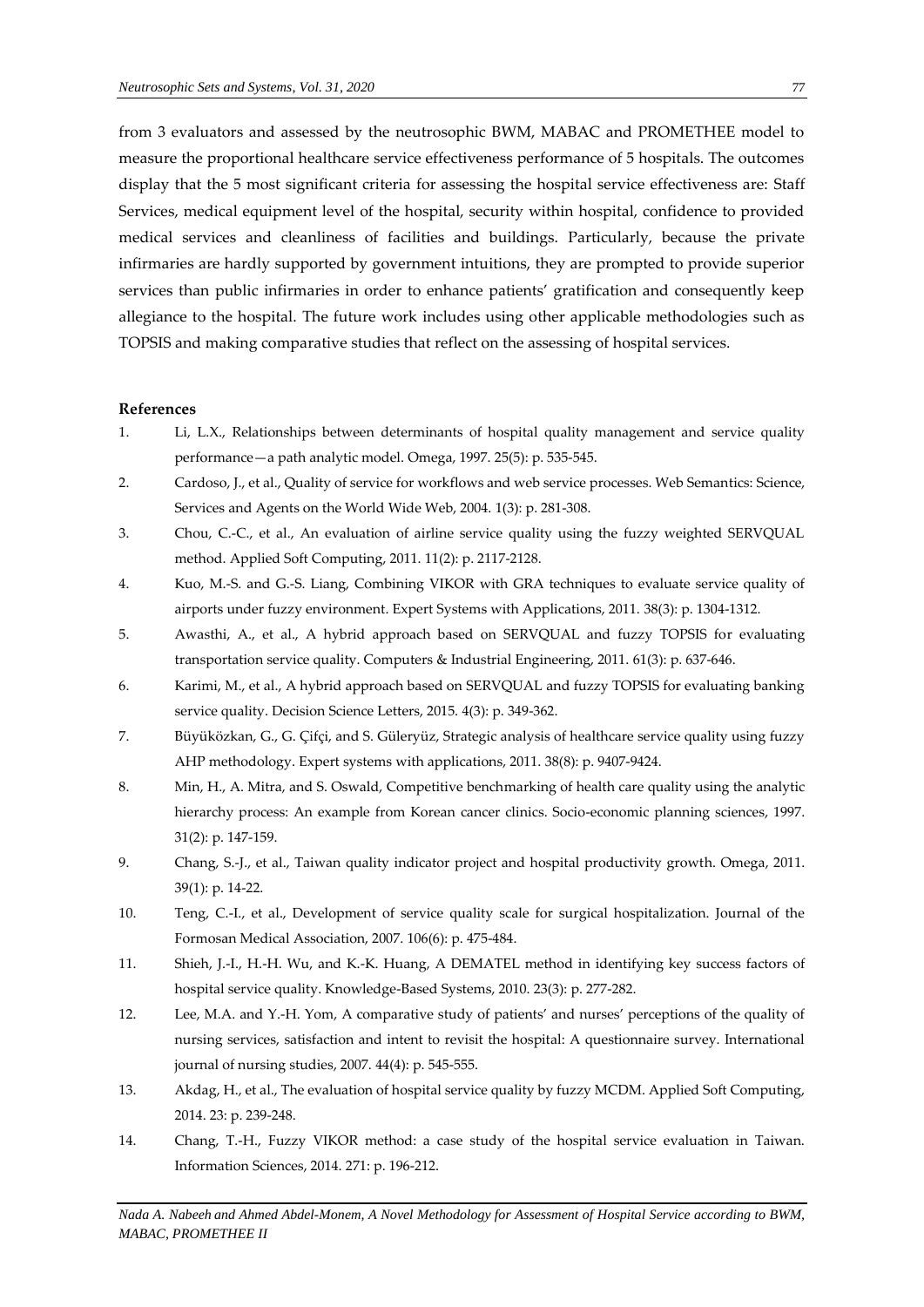- 15. Zhang, W., T.-b. YANG, and Z.-j. WU, Comprehensive evaluation on quality of hospital medical services by using TOPSIS method. Practical Preventive Medicine, 2007. 5: p. 1-25.
- 16. Rezaei, J., Best-worst multi-criteria decision-making method. Omega, 2015. 53: p. 49-57.
- 17. Alinezhad, A. and J. Khalili, MABAC Method, in New Methods and Applications in Multiple Attribute Decision Making (MADM). 2019, Springer. p. 193-198.
- 18. Lupo, T., A fuzzy ServQual based method for reliable measurements of education quality in Italian higher education area. Expert systems with applications, 2013. 40(17): p. 7096-7110.
- 19. de Ruyter, K. and M. Wetzels, On the perceived dynamics of retail service quality. Journal of Retailing and Consumer Services, 1997. 4(2): p. 83-88.
- 20. Sweeney, J.C., G.N. Soutar, and L.W. Johnson, Retail service quality and perceived value: A comparison of two models. Journal of Retailing and Consumer Services, 1997. 4(1): p. 39-48.
- 21. Vazquez, R., et al., Service quality in supermarket retailing: identifying critical service experiences. Journal of retailing and consumer services, 2001. 8(1): p. 1-14.
- 22. Altuntas, S., T. Dereli, and M.K. Yilmaz, Multi-criteria decision making methods based weighted SERVQUAL scales to measure perceived service quality in hospitals: A case study from Turkey. Total Quality Management & Business Excellence, 2012. 23(11-12): p. 1379-1395.
- 23. Wang, L., J.-j. Peng, and J.-q. Wang, A multi-criteria decision-making framework for risk ranking of energy performance contracting project under picture fuzzy environment. Journal of cleaner production, 2018. 191: p. 105-118.
- 24. Pamučar, D., I. Petrović, and G. Ćirović, Modification of the Best–Worst and MABAC methods: A novel approach based on interval-valued fuzzy-rough numbers. Expert systems with applications, 2018. 91: p. 89-106.
- 25. Yazdani, M., et al., Development of a decision support framework for sustainable freight transport system evaluation using rough numbers. International Journal of Production Research, 2019: p. 1-27.
- 26. Wu, Y., et al., An intuitionistic fuzzy multi-criteria framework for large-scale rooftop PV project portfolio selection: Case study in Zhejiang, China. Energy, 2018. 143: p. 295-309.
- 27. Liao, H., et al., Green logistic provider selection with a hesitant fuzzy linguistic thermodynamic method integrating cumulative prospect theory and PROMETHEE. Sustainability, 2018. 10(4): p. 1291.
- 28. Liu, P., S. Cheng, and Y. Zhang, An Extended Multi-criteria Group Decision-Making PROMETHEE Method Based on Probability Multi-valued Neutrosophic Sets. International Journal of Fuzzy Systems, 2019. 21(2): p. 388-406.
- 29. Amoozad Mahdiraji, H., et al., A hybrid fuzzy BWM-COPRAS method for analyzing key factors of sustainable architecture. Sustainability, 2018. 10(5): p. 1626.
- 30. Mi, X. and H. Liao, An integrated approach to multiple criteria decision making based on the average solution and normalized weights of criteria deduced by the hesitant fuzzy best worst method. Computers & Industrial Engineering, 2019. 133: p. 83-94.
- 31. Nabeeh, N.A., A. Abdel-Monem, and A. Abdelmouty, A Hybrid Approach of Neutrosophic with MULTIMOORA in Application of Personnel Selection. Neutrosophic Sets and Systems, 2019: p. 1.
- 32. Nabeeh, N.A., et al., Neutrosophic multi-criteria decision making approach for iot-based enterprises. IEEE Access, 2019. 7: p. 59559-59574.
- 33. Abdel-Basset, M., et al., Utilising neutrosophic theory to solve transition difficulties of IoT-based enterprises. Enterprise Information Systems, 2019: p. 1-21.